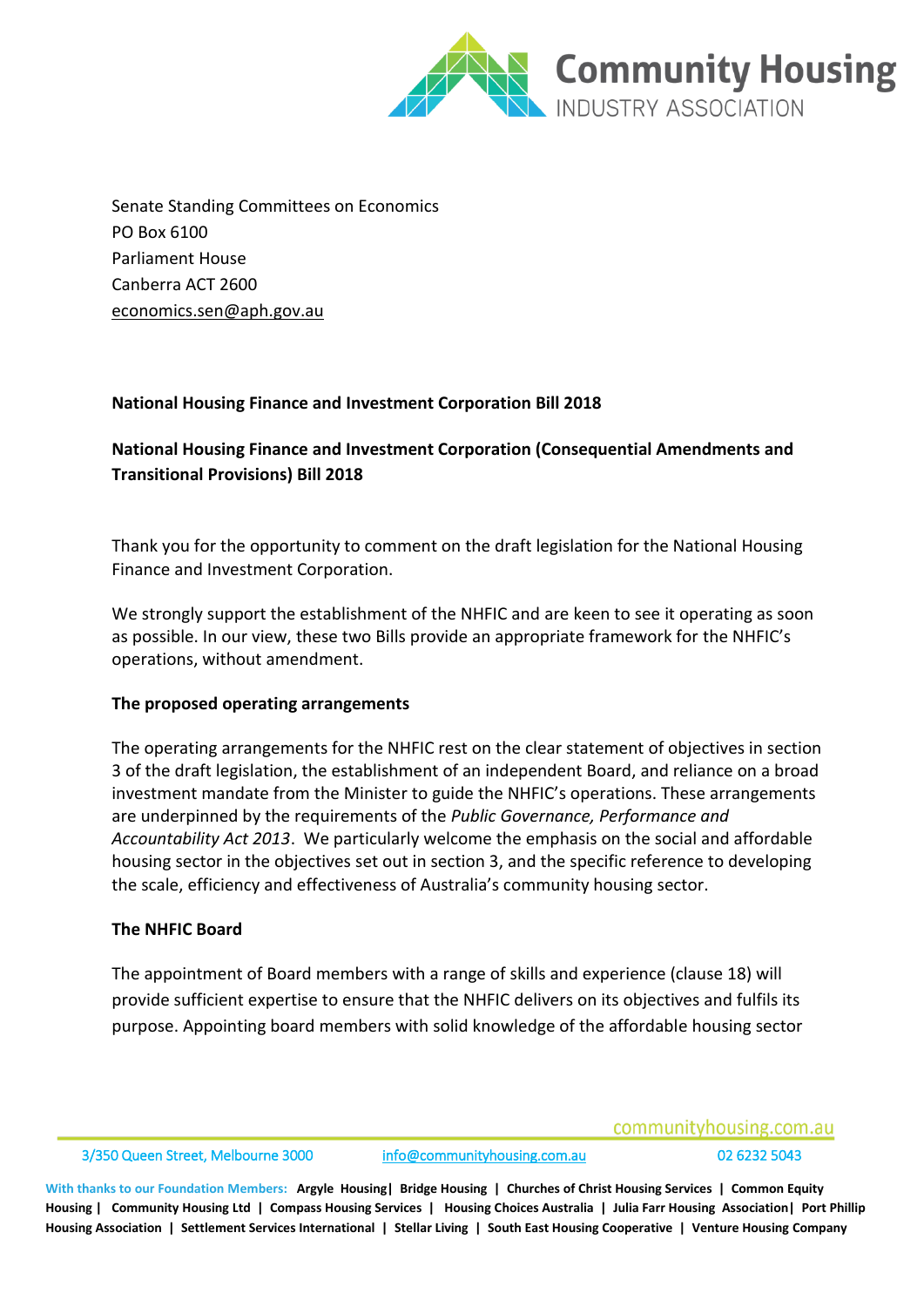will be important in ensuring that the NHFIC's focus remains squarely on delivering additional supply of affordable housing as well as an overall increase in housing supply.

We encourage the government to announce the Board appointments as soon as possible in order that the NHFIC can progress key policy work and senior staff appointments in advance of the proposed 1 July 2018 start date for the NHFIC.

# **The investment mandate**

The use of an investment mandate to direct the Board about strategies, policies and decisionmaking criteria strikes an appropriate balance between protecting the interests of government and ensuring the Board has sufficient autonomy to properly discharge its responsibilities under this legislation. We consider that an investment mandate has a distinct advantage over regulation; it will enable the government and the NHFIC to respond more much more quickly to any adjustments needed as the NHFIC evolves. This will be particularly important in the first couple of years of operation.

However, the broad direction set out in the investment mandate will need to be augmented by more policy detail on project eligibility, conditions for grants and loans, compliance and reporting requirements, and so on. We look forward to the opportunity to provide input to these policies as they are developed.

# **The Bond Aggregator**

We support the establishment of a Bond Aggregator facility as part of the National Housing Finance and Investment Corporation. There are some matters in the draft investment mandate relating to the Bond Aggregator which require further clarification. These include whether the Bond Aggregator can lend to a registered community housing provider which is part of a Special Purpose Vehicle established to undertake development. For example, some projects which would be large or complex for an individual community housing organisation could be handled by a consortium of community housing organisations or in partnership with a developer. Further matters under discussion are the nature of security which will be required of borrowers accessing Bond Aggregator lending.

We welcome the provision of a guarantee by the Commonwealth government under clause 51, which will help reduce the cost of finance from the Bond Aggregator. The investment mandate proposes a cap of \$2 billion on the guarantee, which can be extended by the Minister. We suggest the government consider lifting the guarantee cap to \$3 billion as a way of signalling to the investor market the Government's strong commitment to both the NHIF and the AHBA borrowings.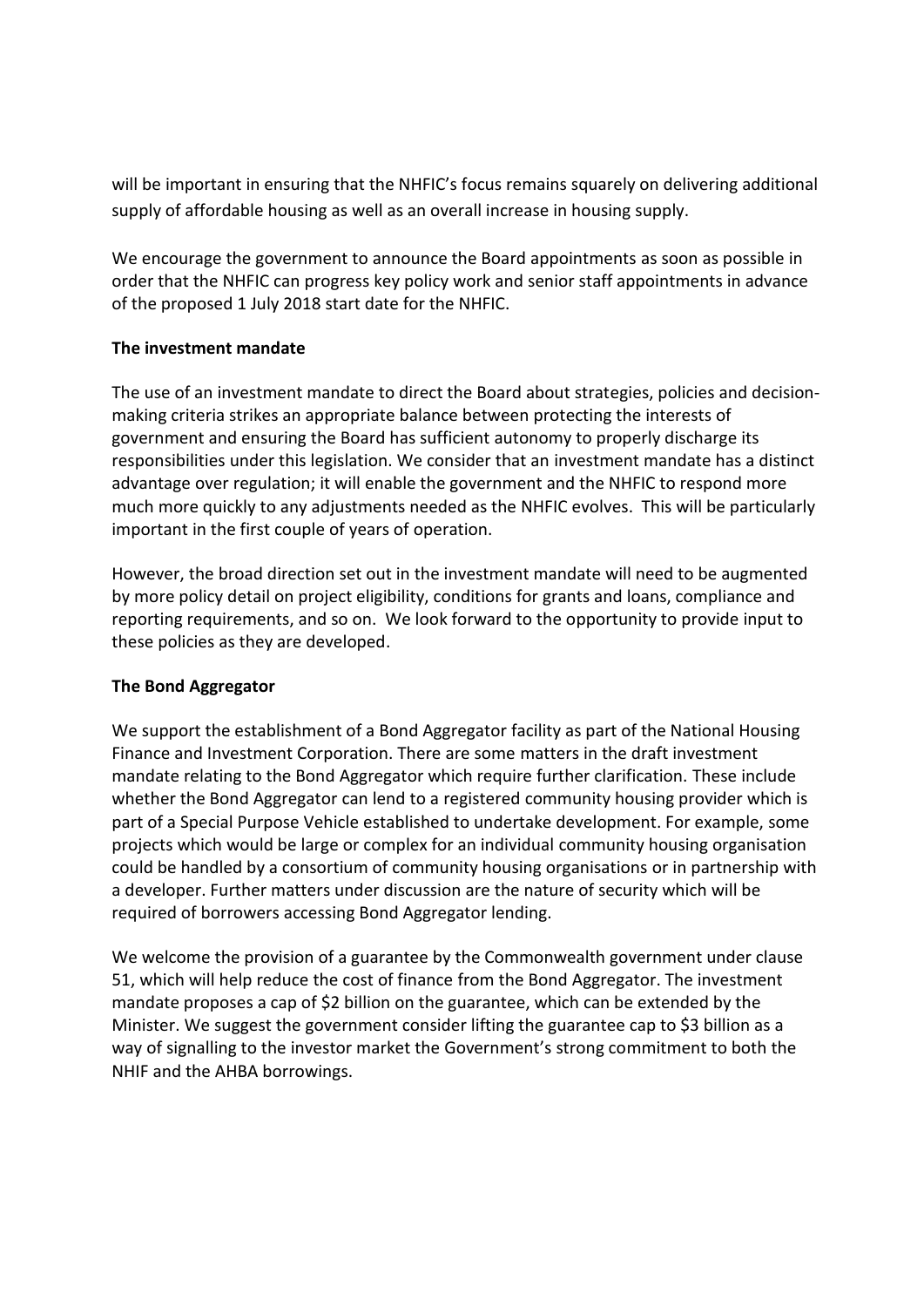# **Infrastructure Funding facility**

Making infrastructure funding available to registered community housing providers will be very useful, whether they are undertaking developments alone or in partnership with other organisations via a special purpose vehicle. Access to infrastructure loans or grants would enable community housing providers to undertake small infrastructure projects (for example, site remediation or demolition, or road access into infill developments) in preparation for residential construction facilitated by Bond Aggregator financing. Where community housing providers are members of a special purpose vehicle which is funded by the NHFIC to undertake infrastructure works, it will be important to ensure that the community housing provider has a significant role in the SPV and the development project. The objects of the Act (to advance the community housing sector and to advance the supply of social and affordable housing) provide a framework within which the investment mandate can ensure that this is the case.

This draft legislation requires the NHFIC to have regard to whether its funding will increase overall housing supply, and particularly the supply of social and affordable housing. The investment mandate further requires the NHFIC to satisfy itself on the impact of a project on affordable housing supply. The focus in this draft legislation on advancing the development of the community housing sector means that the additional supply will also include affordable rental housing, not solely affordable homes for purchase by owner occupiers. This is a welcome inclusion which will be important in retaining the housing generated via the NHFIC funding as affordable housing over the longer term.

Delays in getting infrastructure into new estates is a key factor in rising lot prices which can be directly addressed by the NHFIC's infrastructure funding facility. There is some urgency in addressing the infrastructure backlog in greenfield developments, particularly in Melbourne and Sydney where lot prices for new land have escalated dramatically over the past five years. Recent reports suggest lot prices on Melbourne's fringe have risen by \$100,000 over the past year to almost \$350,000. Even where affordable housing providers do not receive NHFIC funding directly, they could be expected to receive a flow-on benefit from the impact that the NHFIC funding has on reducing infrastructure delays and suppressing further growth in lot prices.

# **The payment of an annual dividend to the Commonwealth**

We note the provision in clause 49 for the NHFIC to provide annual advice to the Minister about whether the NHFIC will pay a dividend to government. We expect that the objective of increasing the supply of housing would take priority over the return of any dividend from NHFIC activity to the government.